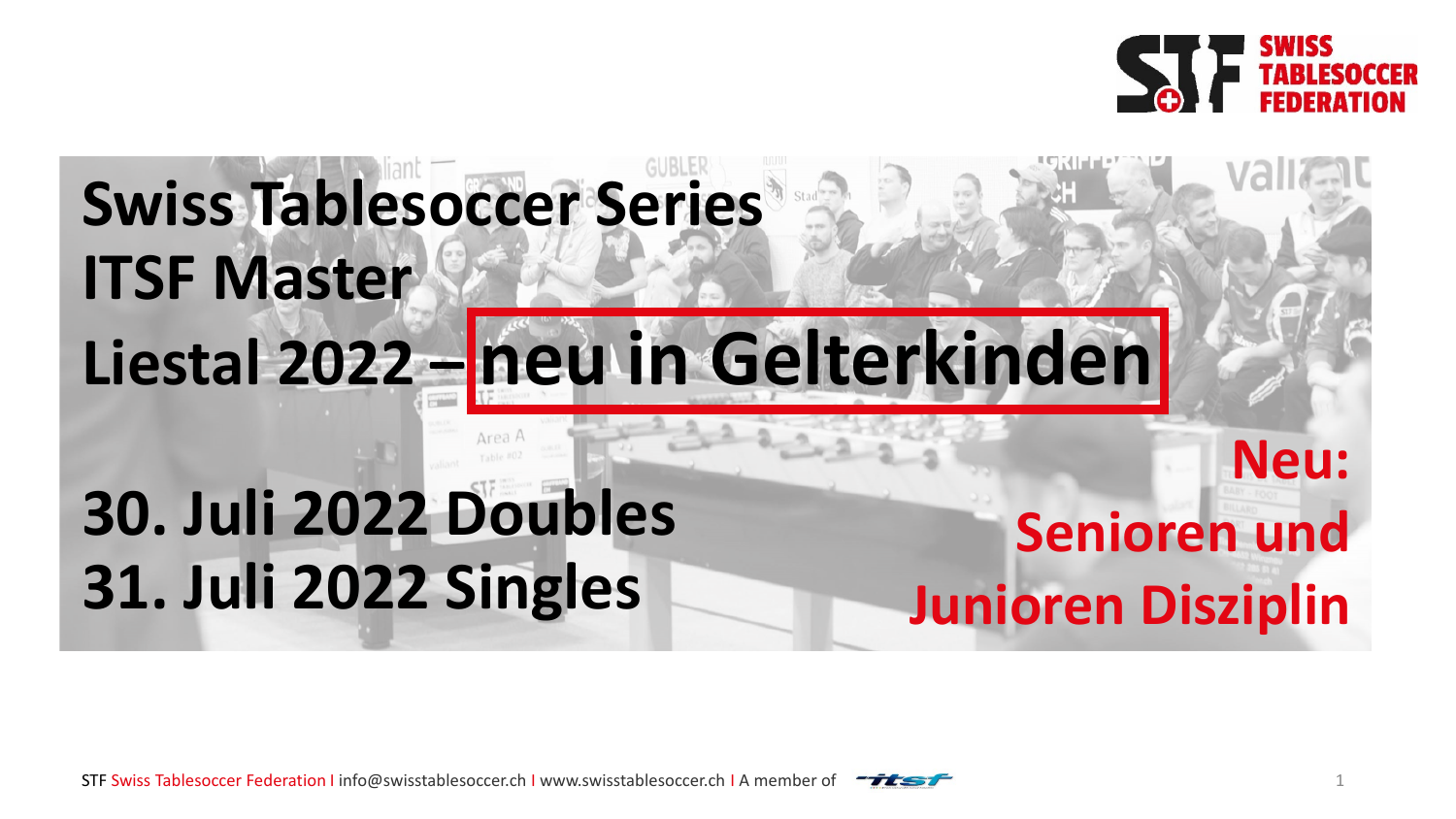

## **Location – neu in Gelterkinden**

Mehrzweckhalle Gelterkinden Turnhallenstrasse 18 4460 Gelterkinden

## **Registration**

**[www.register.swisstablesoccer.ch](http://www.register.swisstablesoccer.ch/)**

**Table** 25x Garlando World Champion



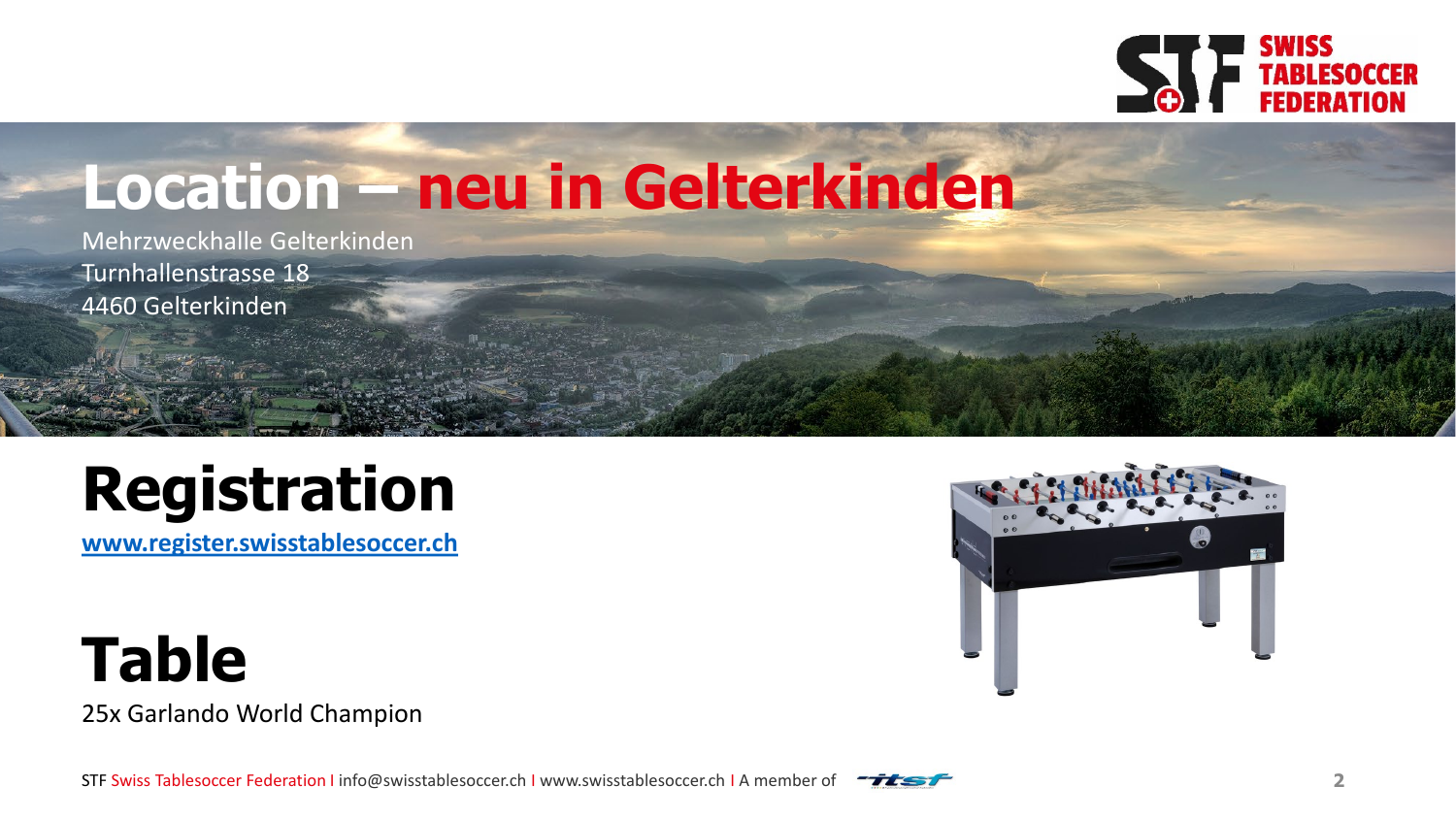

## **Formats**

|                      | <b>Saturday Doubles</b>                             |                                           |                                  |                                  | <b>Sunday Singles</b>                               |                                           |
|----------------------|-----------------------------------------------------|-------------------------------------------|----------------------------------|----------------------------------|-----------------------------------------------------|-------------------------------------------|
| Event                | Open                                                | Women                                     | Rookie                           | Mixed                            | Open                                                | Women                                     |
| Who can play         | Anyone                                              | Women only                                | Rookie only                      | Anyone <sup>1)</sup>             | Anyone                                              | Women only                                |
| <b>Qualification</b> | 6 Rounds <sup>2)</sup><br>Win 2 sets to 5           | 6 Rounds <sup>2)</sup><br>Win 2 sets to 5 | 6 Rounds $3$ )<br>Win 1 Set to 6 | No.<br>Qualification             | 6 Rounds <sup>2)</sup><br>Win 2 sets to 5           | 6 Rounds <sup>2)</sup><br>Win 2 sets to 5 |
| <b>Divisions</b>     | A 50% / B 40%                                       | A 50% / B 40%                             | A 50% / B 40%                    | <b>No Divisions</b>              | A 50% / B 40%                                       | A 50% / B 40%                             |
| <b>Elimination</b>   | Single KO $4$<br>Win 3 Sets to 5                    | Single KO $4$ )<br>Win 3 Sets to 5        | Single $KO5$<br>Win 2 Sets to 5  | Single KO $4$<br>Win 3 Sets to 5 | Single KO $4$<br>Win 3 Sets to 5                    | Single KO $4$<br>Win 3 Sets to 5          |
| <b>Remarks</b>       | Women must choose between Open and<br>Women's Event |                                           |                                  |                                  | Women must choose between Open and<br>Women's Event |                                           |

STF Swiss Tablesoccer Federation I info@swisstablesoccer.ch I www.swisstablesoccer.ch I A member of  $\overline{\phantom{a}}\overline{\phantom{a}}\overline{\phantom{a}}\overline{\phantom{a}}\overline{\phantom{a}}\overline{\phantom{a}}\overline{\phantom{a}}\overline{\phantom{a}}\overline{\phantom{a}}\overline{\phantom{a}}\overline{\phantom{a}}\overline{\phantom{a}}\overline{\phantom{a}}\overline{\$ **1)** a team consists of a woman & a man **2)** Win 2 sets to 5 – tie with 5:5 in set 3. The number of rounds will be reduced if there are less than 15 registered teams (vgl. Reglement Individualsport 11.1). **3)** Win 1 set to 6 – tie with 5:5 **4)** Division A & Mixed: Win 3 Sets to 5 / Division B: Win 2 Sets to 5 – winner needs 2 goals difference at 4:4 at final set to maximum 8 goals. **5)** Division A: Win 2 Sets to 5 / Division B: Win 1 Sets to 7 – winner needs 2 goals difference at 4:4 at final set to maximum 8 goals in Division A. Division B maximum 10 goals.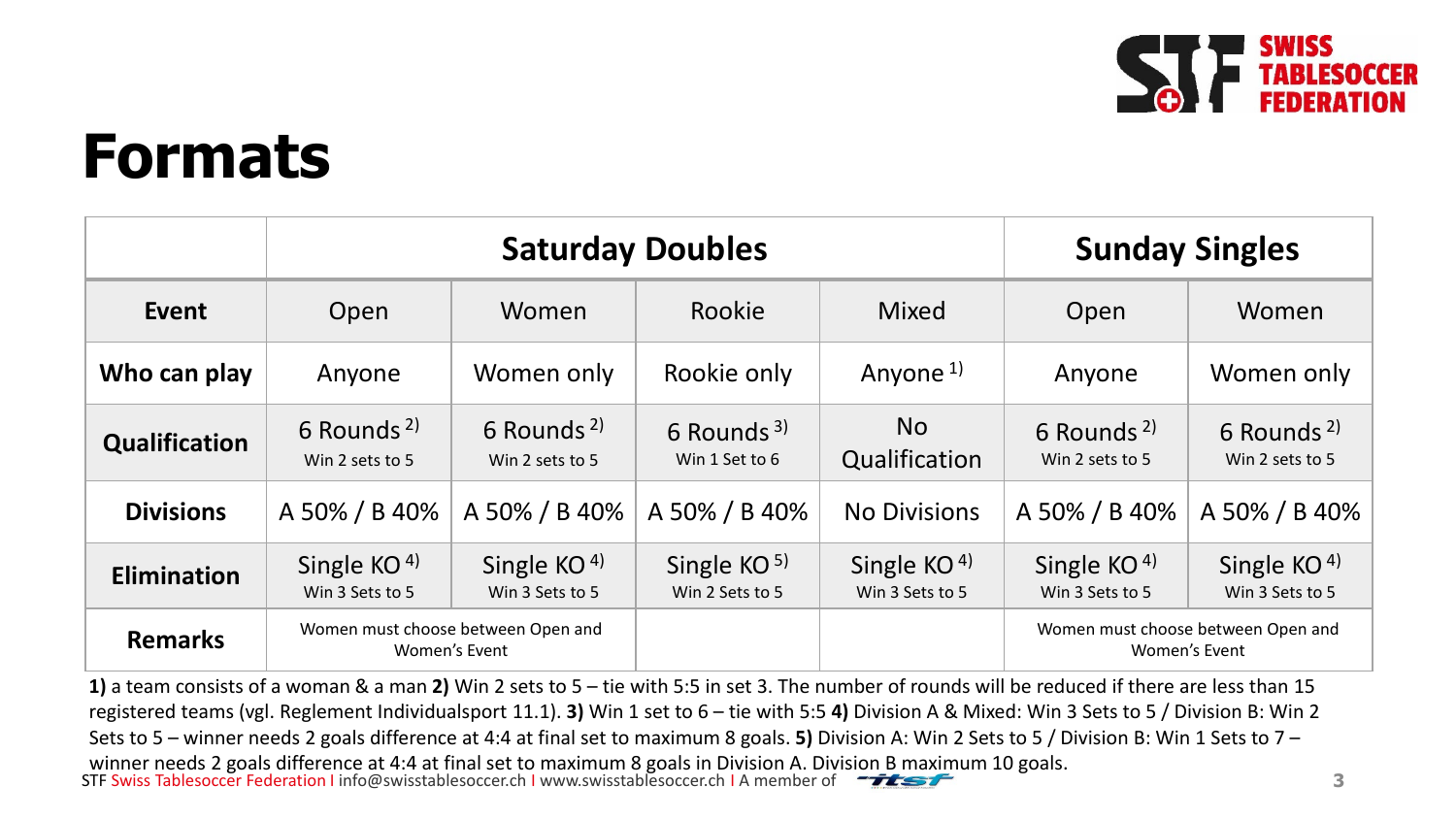

# **Schedule**

|                                      | <b>Saturday Doubles</b> |           |            |                            | <b>Sunday Singles</b> |              |
|--------------------------------------|-------------------------|-----------|------------|----------------------------|-----------------------|--------------|
| Event                                | Open                    | Women     | Rookie     | Mixed                      | Open                  | <b>Women</b> |
| <b>Open Door</b>                     | 08:00                   |           |            |                            |                       |              |
| <b>Registration 1)</b>               | 8:00-9:15               | 8:00-9:15 | 8:00-17:00 | 8:00-9:15                  | 8:00-9:15             | 8:00-9:15    |
| <b>Start</b><br><b>Qualification</b> | 10:00                   | 10:00     | 18:00      | <b>No</b><br>Qualification | 10:00                 | 10:00        |
| <b>Start</b><br><b>Elimination</b>   | ca. 17:00               | ca. 16:30 | ca. 20:00  | ca. 13:00                  | ca. 14:00             | ca. 14:00    |
| <b>Start Final</b>                   | ca. 22:00               | ca. 20:00 | ca. 22:30  | ca. 23:00                  | ca. 17:30             | ca. 16:30    |

STF Swiss Tablesoccer Federation I info@swisstablesoccer.ch I www.swisstablesoccer.ch I A member of **4 4 4 4 1)** Registration closes promptly at 9:30 a.m. or at 5:00 p.m. for rookies. Another player can also take over the registration as a substitute. All latecomers have to report personally to the tournament management. Late arrivals will be sanctioned with a 5.- CHF fee. If the player has not reported to the tournament management at least 15 minutes before the start of the discipline, he will be excluded from the discipline.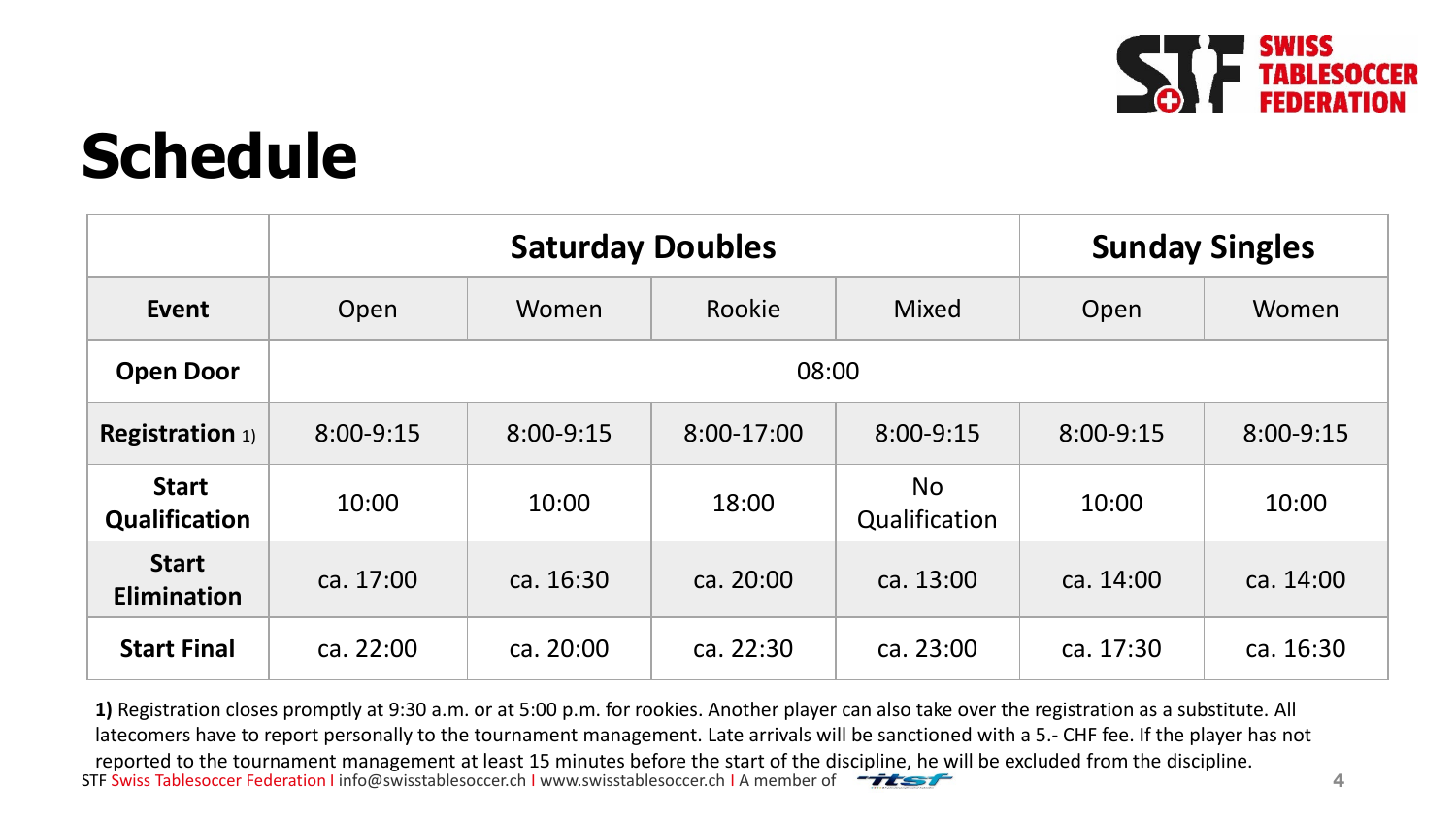# **Entry fees & Price money**



|                                   | <b>Saturday Doubles</b>                                                                                                           |                                  |               |                                  | <b>Sunday Singles</b>            |                                  |
|-----------------------------------|-----------------------------------------------------------------------------------------------------------------------------------|----------------------------------|---------------|----------------------------------|----------------------------------|----------------------------------|
| Event                             | Open                                                                                                                              | Women                            | Rookie 2)     | Mixed                            | Open                             | Women                            |
| Licence &<br><b>Admin Fees 1)</b> | X                                                                                                                                 | X                                |               | $\boldsymbol{X}$                 | X                                | X                                |
| <b>Entry fee 3)</b><br>per person | Advanced CHF 20<br>Rookie CHF 10                                                                                                  | Advanced CHF 20<br>Rookie CHF 10 | Rookie CHF 10 | Advanced CHF 10<br>Rookie CHF 10 | Advanced CHF 20<br>Rookie CHF 10 | Advanced CHF 20<br>Rookie CHF 10 |
| Payout                            | 20 % goes to the organiser, 20% go into the pot of the Swiss Tablesoccer Championships<br>60 % will be paid out at the tournament |                                  |               |                                  |                                  |                                  |
| <b>Payout key</b>                 | 1. Rank 25%, 2. Rank 19%, 3. Rank 16%, 4. Rank 12%, 5. - 8. Rank 7%<br>If there are less than 21 teams, the payout key changes.   |                                  |               |                                  |                                  |                                  |
| Registration                      | The starting places are limited. Pre-registration is mandatory. Use<br>www.register.swisstablesoccer.ch                           |                                  |               |                                  |                                  |                                  |

1) Licence & Admin Fees Infos: Deutsch: [Link Deutsch](https://swisstablesoccer.ch/index.php/de/spielbetrieb/lizenzierung) Français: [Link Français](https://swisstablesoccer.ch/index.php/fr/competitions/licence)

2) The player ranking classification of the Swiss Tablesoccer Federation applies. Foreign players cannot be classified as rookies.

3) Please do your payment in advance. Due to the higher costs, an additional fee of CHF 5.00 will be charged for payment on site.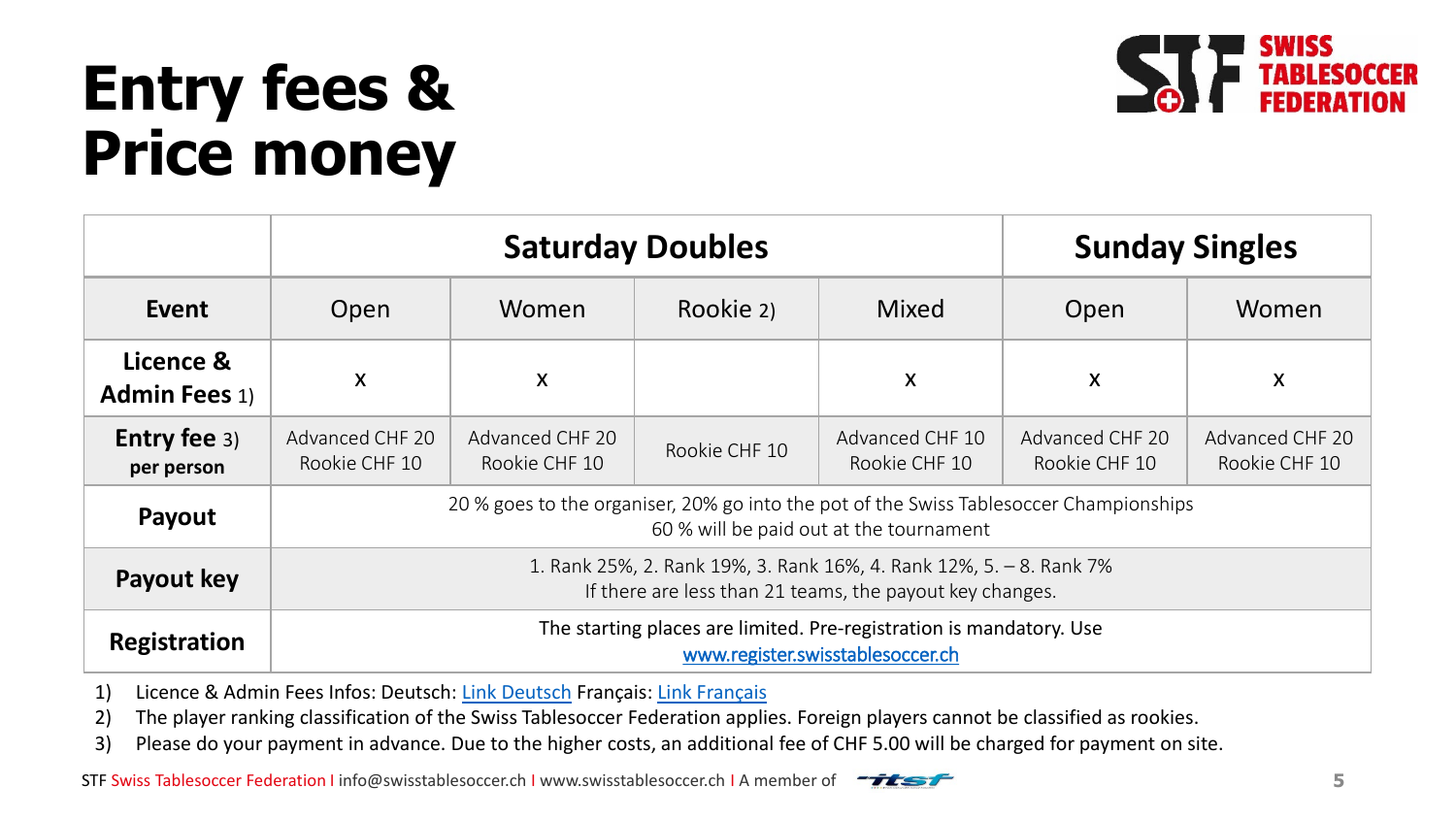

## **Restrictions**

|                                               | <b>Saturday Doubles</b>                                                     |                                                                             |                                                                  |                                           | <b>Sunday Singles</b>                                                              |                                                                             |
|-----------------------------------------------|-----------------------------------------------------------------------------|-----------------------------------------------------------------------------|------------------------------------------------------------------|-------------------------------------------|------------------------------------------------------------------------------------|-----------------------------------------------------------------------------|
| Event                                         | Open                                                                        | Women                                                                       | Rookie                                                           | Mixed                                     | Open                                                                               | Women                                                                       |
| Max. Teams                                    | 100                                                                         | 100                                                                         | 30                                                               | 32                                        | 100                                                                                | 100                                                                         |
|                                               | Modification in<br>format                                                   | <b>Modification in</b><br>format                                            | <b>Modification in</b><br>format                                 | Modification in<br>format                 | Modification in<br>format                                                          | <b>Modification in</b><br>format                                            |
| <b>Possible</b><br><b>Modifications</b><br>1) | Adjustment of<br>the number of<br>qualifications in<br>case of few<br>teams | Adjustment of<br>the number of<br>qualifications in<br>case of few<br>teams | Restriction for<br>the player to<br>take part in<br>other events | Continuation of<br>the event on<br>Sunday | Adjustment of<br>the number of<br>qualifications<br>rounds in case<br>of few teams | Adjustment of<br>the number of<br>qualifications in<br>case of few<br>teams |

**1)** In case of delays the tournament administraion is obliged to make modifications to the tournament schedule and/or format. The modifications and progressions are pre-defined and will be applied by the tournament administration (vgl. Reglement Individualsport 6.11 & 6.12).

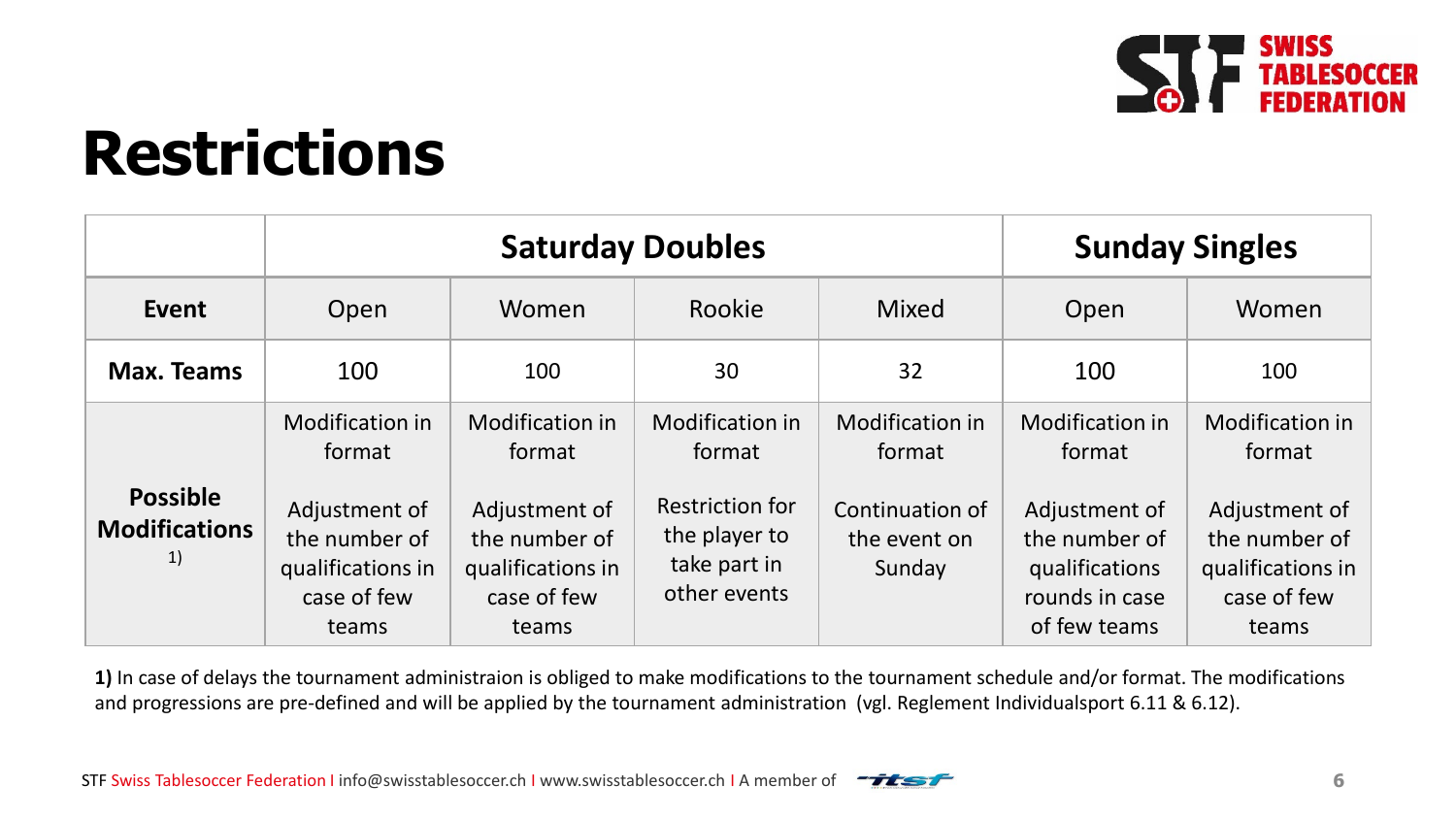

## **Seniors & Juniors - new**

|                                |                                  | <b>Saturday Doubles</b>      | <b>Sunday Singles</b>        |                              |  |
|--------------------------------|----------------------------------|------------------------------|------------------------------|------------------------------|--|
| Event                          | <b>Seniors</b><br><b>Juniors</b> |                              | <b>Seniors</b>               | <b>Juniors</b>               |  |
| Who can play                   | O <sub>50</sub>                  | U18                          | O <sub>50</sub>              | U18                          |  |
| Format                         | Double KO<br>Win 2 Sets to 5     | Double KO<br>Win 2 Sets to 5 | Double KO<br>Win 2 Sets to 5 | Double KO<br>Win 2 Sets to 5 |  |
| <b>Registration</b>            | 18:00<br>At tournament desk      | 18:00<br>At tournament desk  | 15:00<br>At tournament desk  | 15:00<br>At tournament desk  |  |
| <b>Start</b>                   | 19:00                            | 19:00                        | 19:00                        | 19:00                        |  |
| <b>Entry fee</b><br>per person | <b>CHF 10</b>                    | <b>CHF 10</b>                | <b>CHF 10</b>                | <b>CHF 10</b>                |  |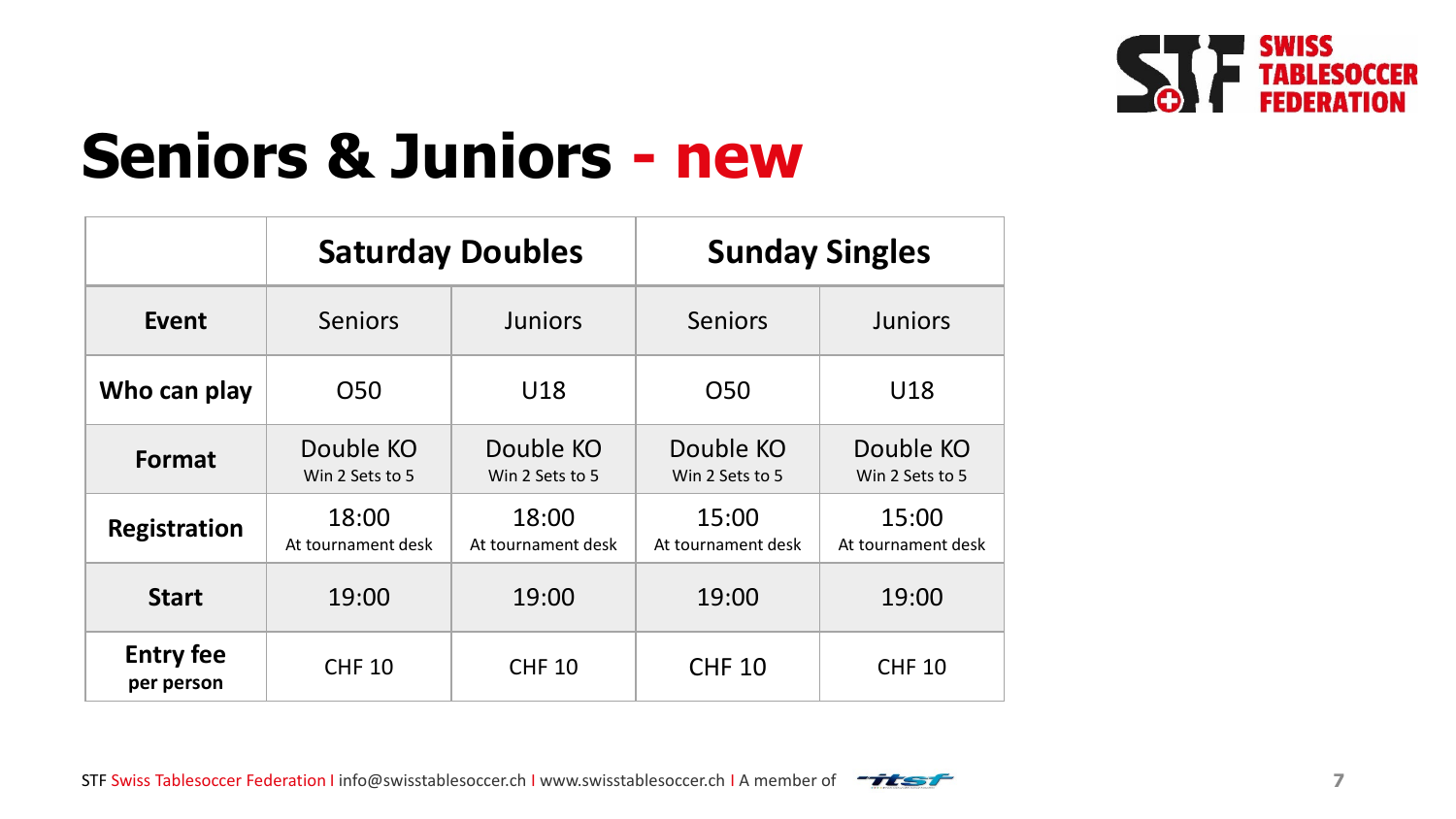

## **Corona**

## **DE**

Aktuell haben wir keine Einschränkungen.

Wir halten uns jedoch an die vom Bund/Kanton vorgeschriebenen Massnahmen, sollten diese verschärft werden, so würden wir die entsprechenden Massnahmen natürlich ebenfalls übernehmen.

#### **FR**

Actuellement, nous n'avons pas de restrictions.

Nous nous en tenons toutefois aux mesures prescrites par la Confédération/le canton. Si celles-ci devaient être renforcées, nous adopterions bien entendu également les mesures correspondantes.

#### **EN**

Currently we have no restrictions.

However, we adhere to the measures prescribed by the federal government/canton, should these be tightened, we would of course also adopt the corresponding measures.

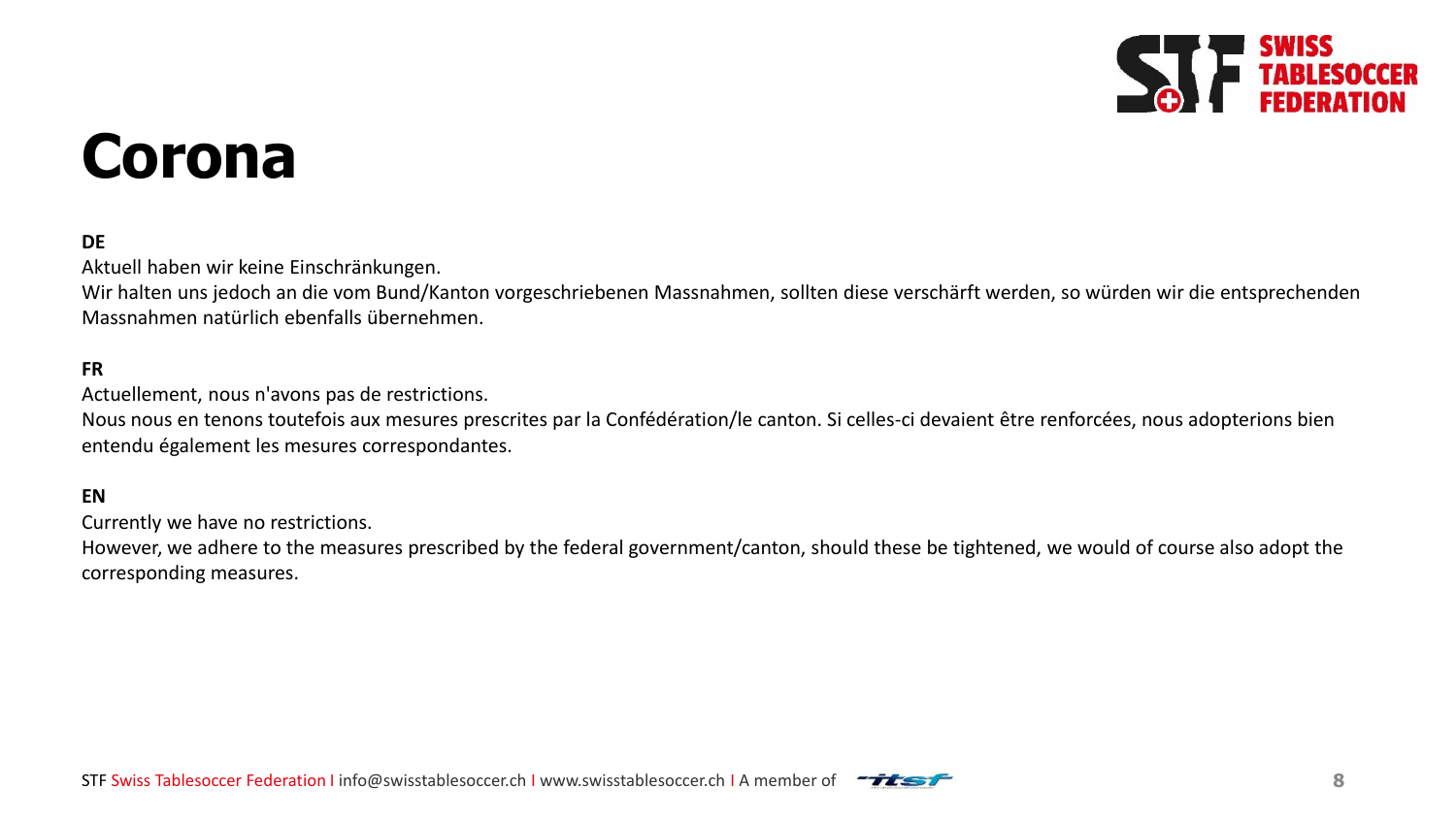

# **Anmeldung (DE)**

Die Startplätze sind beschränkt. Eine Voranmeldung ist Pflicht. Anmeldungen werden nach ihrem Eingang gewichtet. Hier geht es zur Anmeldung: [www.register.swisstablesoccer.ch](http://www.register.swisstablesoccer.ch/) (Anmeldeschluss 25.07.2022 23:59:59 / Ab diesem Zeitpunkt müssen Abweichungen vor Ort gemeldet werden)

### **Bezahlung**

Vorauszahlung: Bankzahlung via IBAN möglich (Informationen bei der Anmeldung)

Bezahlung vor Ort: Die Bezahlung kann auch vor Ort bis 45 Minuten vor dem Start der Disziplin stattfinden. Durch den höheren Aufwand wird für die Bezahlung vor Ort zusätzlich CHF 5.00 erhoben. Teilnehmer und Teilnehmerinnen welche sich für die Doppel und Einzel Disziplin anmelden, bezahlen die gesamte Gebühr spätestens am Samstag bei der Anwesenheitsanmeldung der Doppel-Disziplinen.

#### **Verspätetes Erscheinen vor Ort**

Wer 45 Minuten vor Start der Disziplin seine Anmeldegebühr nicht bezahlt hat, bezahlt zusätzlich eine Gebühr von CHF 5.00. Dies gilt natürlich nur, wenn es keine Warteschlange mehr gibt.

### **Umgang bei Nicht Erscheinen**

Meldet sich ein Spieler für eine Disziplin an und kann diese nicht wahrnehmen, muss dieser folgendes tun:

- Vor Anmeldeschluss: Abmeldung durch das Anmeldungs-Tool.
- Nach Anmeldeschluss: Meldung an [sport@swisstablesoccer.ch](mailto:sport@swisstablesoccer.ch) mit folgendem Inhalt: (Name, Vorname, angemeldete Disziplinen, Grund für die Abmeldung. Die Anmeldegebühren können nicht zurückerstattet bzw. geschuldet bleiben. Wird dieses Vorgehen nicht eingehalten kann eine Sperre ausgesprochen werden.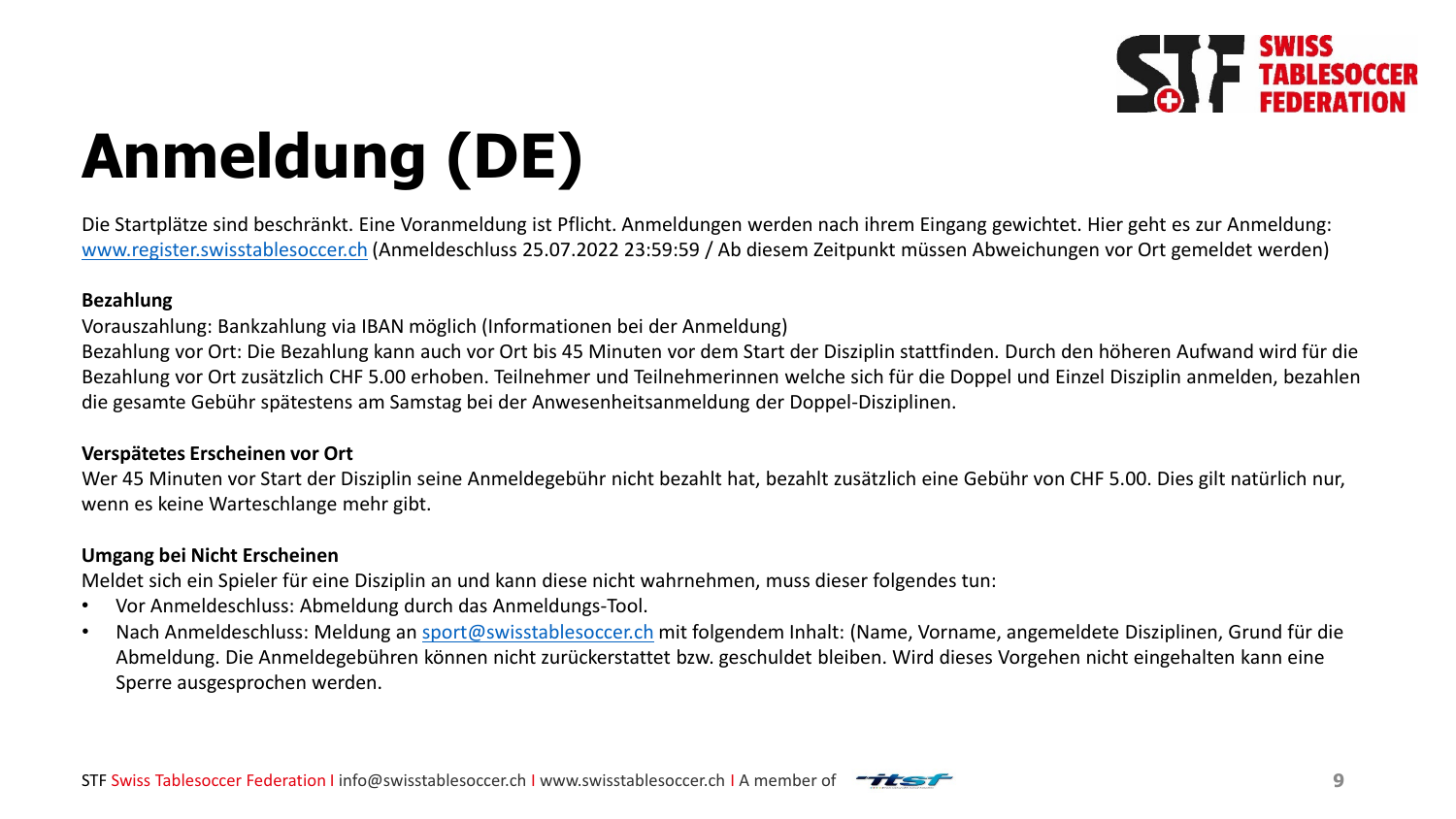

# **Inscription (FR)**

Les inscriptions sont limitées. L'inscription préalable est obligatoire. Les inscriptions seront considérées en fonction de leur date de réception. Voici l'inscription.

[www.register.swisstablesoccer.ch](http://www.register.swisstablesoccer.ch/)

(Date limite d'inscription 25.07.2022 23:59:59 / A partir de cette date, les écarts doivent être signalés sur place)

#### **Paiement**

Paiement anticipé : Possibilité de paiement bancaire via IBAN (information avec l'inscription)

Paiement sur place : Le paiement peut également être effectué sur place jusqu'à 45 minutes avant le début de la discipline. En raison de l'effort plus important, des frais supplémentaires de 5.00 CHF seront facturés pour le paiement sur place. Les participants qui s'inscrivent pour les disciplines de double et de simple doivent payer la totalité des frais au plus tard le samedi lors de l'inscription pour les disciplines de double.

### **Arrivée tardive sur le site**

Les participants qui n'ont pas payé leur droit d'inscription 45 minutes avant le début de la discipline paieront un supplément de CHF 5.00. Bien entendu, cela ne s'applique que s'il n'y a plus de file d'attente.

### **Traitement en cas de non-comparution**

Si un joueur s'inscrit à une discipline et ne peut s'y rendre, il doit procéder comme suit :

- Avant la date limite d'inscription, désinscription via l'outil d'inscription.
- Après la date limite d'inscription, envoyez un message à [sport@swisstablesoccer.ch](mailto:sport@swisstablesoccer.ch) avec les informations suivantes : (nom, prénom, disciplines inscrites, raison de l'annulation). Les frais d'inscription ne peuvent être remboursés et restent dus. Si cette procédure n'est pas respectée, une interdiction peut être prononcée.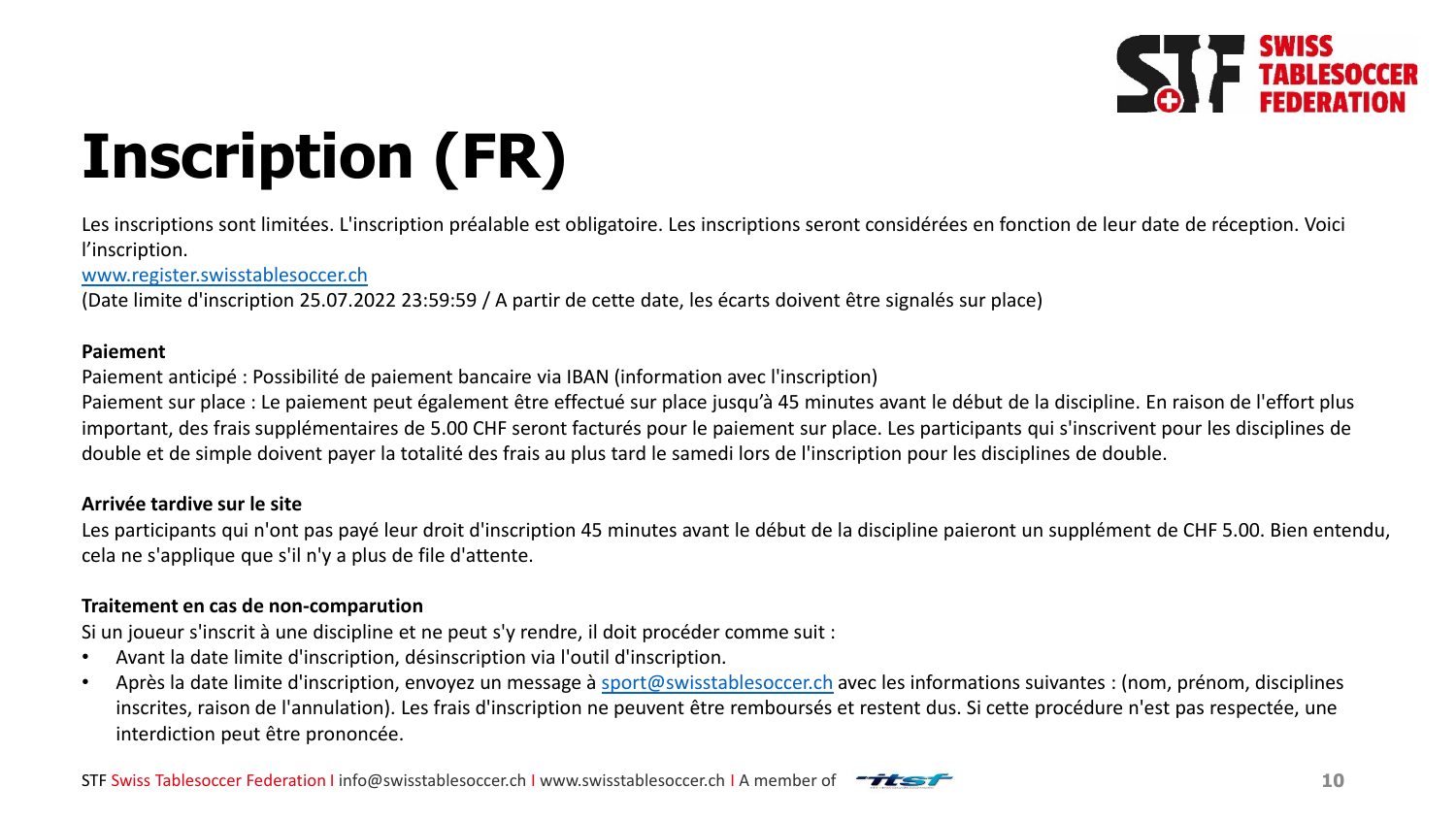

# **Registration (EN)**

The starting places are limited. Pre-registration is mandatory. Registrations will be weighted according to their receipt. Click here for inscription.

### [www.register.swisstablesoccer.ch](http://www.register.swisstablesoccer.ch/)

(Registration deadline 25.07.2022 23:59:59 / From this point on deviations must be reported on site)

### **Payment**

Advance payment: Bank payment via IBAN possible (information with registration)

Payment on site: Payment can also be made on site up to 45 minutes before the start of the discipline. Due to the higher costs, an additional fee of CHF 5.00 will be charged for payment on site. Participants who register for the doubles and singles disciplines must pay the entire fee on Saturday at the latest when registering for the doubles disciplines.

### **Late arrival on site**

Participants who have not paid their registration fee 45 minutes before the start of the discipline will pay an additional fee of CHF 5.00. Of course, this only applies if there is no longer a queue.

### **Handling of non-appearance**

If a player registers for an event and cannot attend, he/she must do the following:

- Before the registration deadline, deregistration via the registration tool.
- After the registration deadline, send a message to [sport@swisstablesoccer.ch](mailto:sport@swisstablesoccer.ch) with the following information: (surname, first name, disciplines registered for, reason for cancellation). The registration fees cannot be refunded or remain owed. If this procedure is not followed, a ban may be imposed.

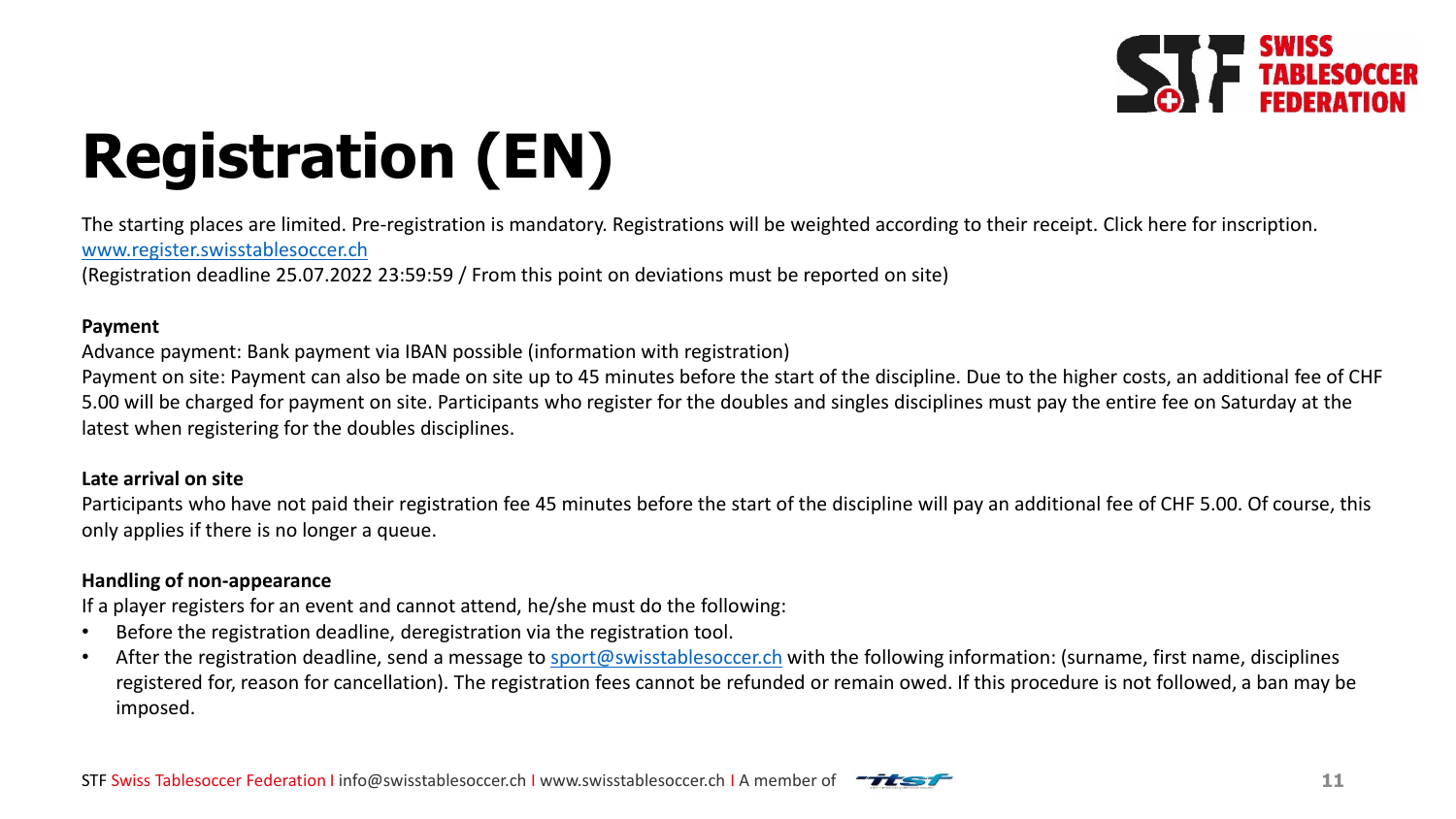

# **Bemerkungen (DE)**

#### **Regelwerke**

- Es wird nach dem Reglement der ITSF gespielt: [rules](https://www.tablesoccer.org/page/rules) ITSF
- Es gelten alle Reglemente und Dokumente der Swiss Tablesoccer Federation (STF): [Link Deutsch](https://swisstablesoccer.ch/index.php/de/verband/dokumente)
- Das geltende Turnierkonzept ist detailliert beschrieben im [Reglement Individualsport](https://swisstablesoccer.ch/media/attachments/2019/12/25/reglement-individualsport1.pdf) (vgl. 6.1 6.12)
- Es gelten Lizenz & Administration Fee Regelungen der Swiss Tablesoccer Federation: [Link Deutsch](https://swisstablesoccer.ch/index.php/de/spielbetrieb/lizenzierung)

#### **Antidoping**

Die Swiss Tablesoccer Federation ist Member bei Swiss Olympic. Es gelten die Reglemente von antidoping Schweiz für alle Teilnehmenden. [Link Antidoping](https://www.antidoping.ch/de)

#### **Ethik Charta**

Es gilt die Ethik Charte der STF: [Link Deutsch](https://swisstablesoccer.ch/media/attachments/2018/12/18/ethik_charta_stf_2018_de_20181106.pdf)

#### **Kompetenzen Turnierleitung**

Die Turnierleitung kann Anpassungen am Turnierablauf vornehmen, wenn der Turnierfortschritt oder sonstige Einflüsse dies erfordern.

#### **Umgang mit Foto & Filmaufnahmen**

Mit der Anmeldung an die Veranstaltung erklären sich die Teilnehmerinnen & Teilnehmer einverstanden, dass Foto & Filmaufnahmen von der Swiss Tablesoccer Federation verwendet und an Partner weitergegeben werden dürfen. Die Regelung befindet sich hier: [Link Deutsch](https://swisstablesoccer.ch/index.php/de/spielbetrieb/lizenzierung) Wichtig: Die Filmaufnahmen können nicht für Video-Beweise verwendet werden! Die Kamera wird auf einer Seite des Tisches angebracht. Das führt dazu, dass nur eines der Teams allenfalls von einem Video-Beweis profitieren kann.

#### **Ausschluss**

Bei Ausschluss oder Abmeldung besteht kein Anrecht auf Rückerstattung.

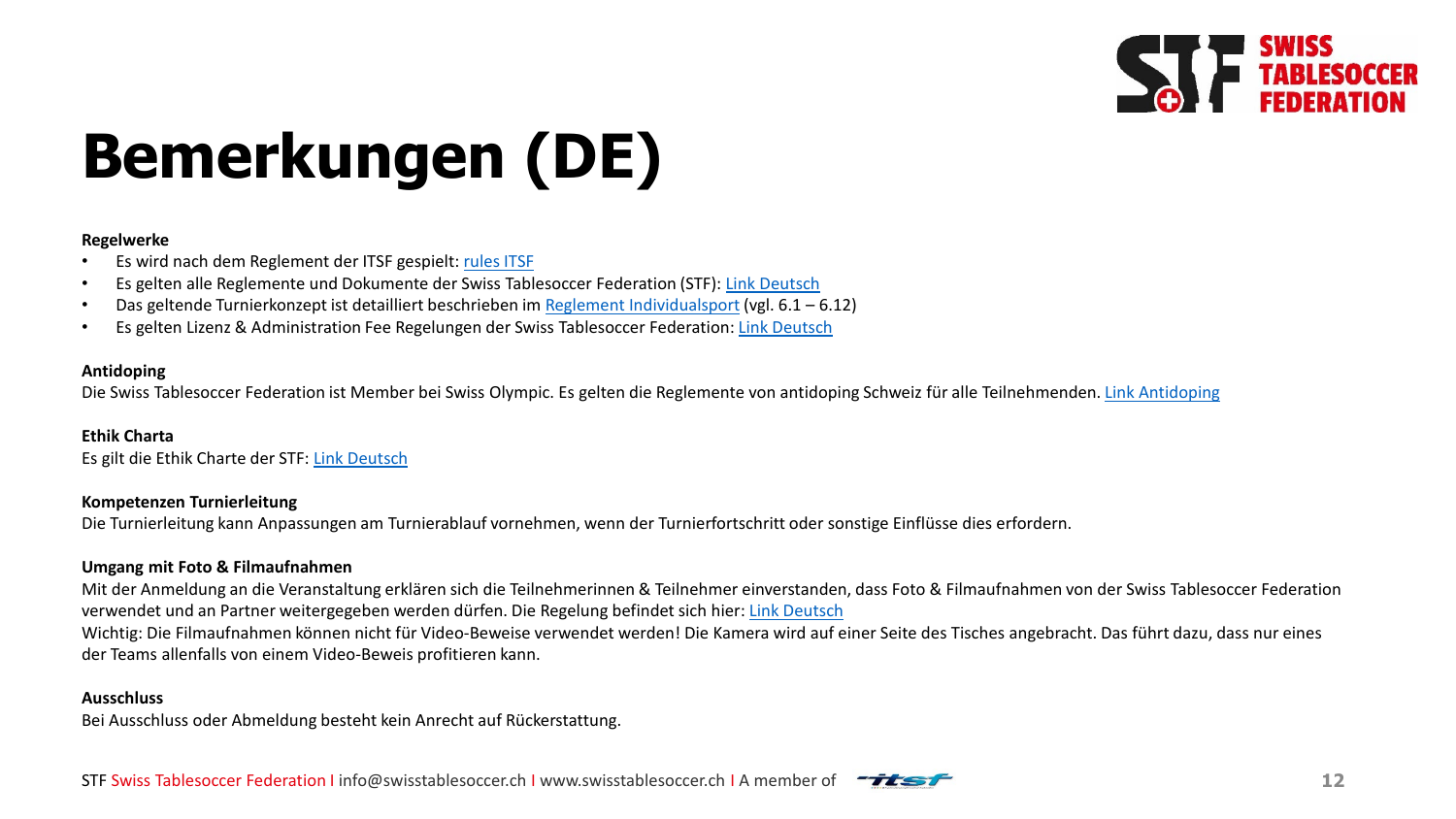

# **Remarques (FR)**

#### **Règles et règlements**

- Le jeu est régit selon les règles de l'ITSF: [rules](https://www.tablesoccer.org/page/rules) ITSF
- Tous les règlements et documents de la Swiss Tablesoccer Federation (STF) sont applicables: [Link Français](https://swisstablesoccer.ch/index.php/fr/federation/documents)
- Le concept actuel du tournoi est décrit en détail dans le [Règlement](https://swisstablesoccer.ch/media/attachments/2019/12/31/reglement-individualsport-fr.pdf) sport individuel (vgl. 6.1 6.12)
- Les règles sur les licences & les frais administratifs de la STF sont applicables: [Link Français](https://swisstablesoccer.ch/index.php/fr/competitions/licence)

#### **Antidoping**

La Swiss Tablesoccer Federation est membre de Swiss Olympic. Les règlements de l'antidopage Suisse s'appliquent à tous les participants. [Link Antidoping](https://www.antidoping.ch/de)

## **Charte déontologique**

La charte éthique de STF s'applique: [Link Francais](https://swisstablesoccer.ch/media/attachments/2018/12/19/ethik_charta_stf_2018_fr_20181218.pdf)

#### **Compétences et gestion de tournois**

Le comité se réserve le droit de modifier le déroulement du tournoi selon sa progression (en changeant les horaires , voir la durée des parties) où si d'autres influences le rendent nécessaire.

#### **Traitement des enregistrements de photos et de films**

En s'inscrivant à l'événement, les participants acceptent que les enregistrements de photos et de films soient utilisés par la STF et transmis à des partenaires. Le règlement peut être consulté ici: [Link Français](https://swisstablesoccer.ch/index.php/fr/competitions/licence)

Important : les enregistrements des films ne peuvent pas être utilisés comme preuves vidéo. La caméra est placée sur un côté de la table. Cela signifie que seule une des équipes peut bénéficier de la preuve vidéo.

#### **Exclusion**

En cas d'exclusion ou d'annulation, il n'y a pas de droit à un remboursement.

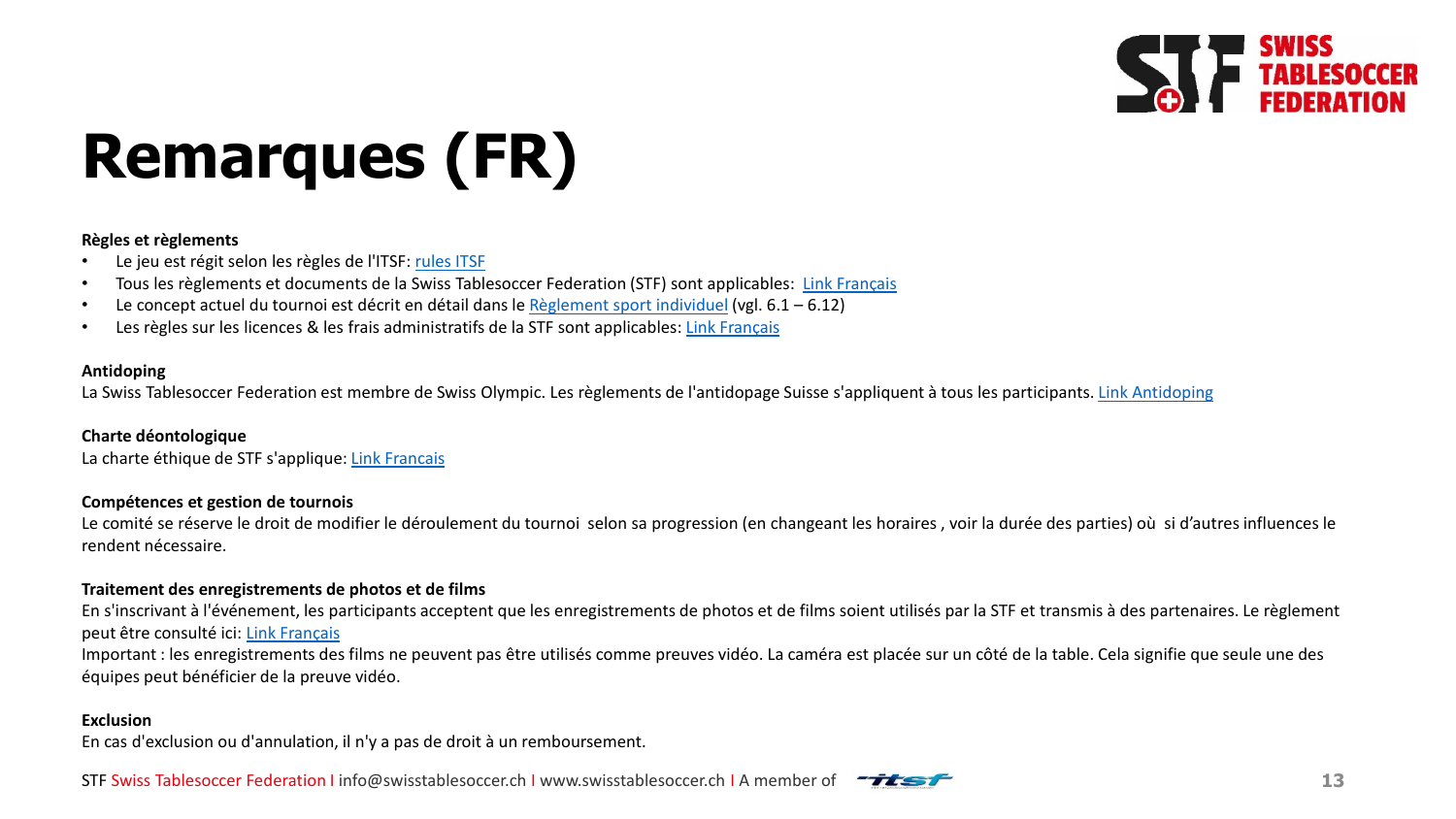

# **Remarks (EN)**

#### **Rules and regulations**

- All matches will be played according to the ITSF rules: [rules](https://www.tablesoccer.org/page/rules) ITSF
- All regulations and documents of the Swiss Tablesoccer Federation apply: [Link Deutsch](https://swisstablesoccer.ch/index.php/de/verband/dokumente)
- The current tournament concept is described in detail in the [Reglement Individualsport](https://swisstablesoccer.ch/media/attachments/2019/12/25/reglement-individualsport1.pdf) (vgl.  $6.1 6.12$ )
- Licence & Administration Fee regulations of the Swiss Tablesoccer Federation apply: [Link Deutsch](https://swisstablesoccer.ch/index.php/de/spielbetrieb/lizenzierung)

#### **Anti Doping**

The Swiss Tablesoccer Federation is a member of Swiss Olympic. The regulations of antidoping Switzerland apply to all participants. [Link Antidoping](https://www.antidoping.ch/de)

#### **Ethical Charta**

The STF Ethics Charta applies: [Link Deutsch](https://swisstablesoccer.ch/media/attachments/2018/12/18/ethik_charta_stf_2018_de_20181106.pdf)

#### **Competencies tournament administration**

The tournament administration reserves the right to alter the format and/or schedule if the tournament progress or other influences make this necessary.

#### **Handling of photo & film recordings**

By registering for the event, participants agree that photo & film recordings may be used by the Swiss Tablesoccer Federation and passed on to partners. The regulations can be found here: [Link Deutsch](https://swisstablesoccer.ch/index.php/de/spielbetrieb/lizenzierung)

Important: The film recordings cannot be used for video evidence. The camera is placed on one side of the table. This means that only one of the teams can benefit from video evidence.

#### **Exclusion**

In case of exclusion or cancellation there is no right to a refund.

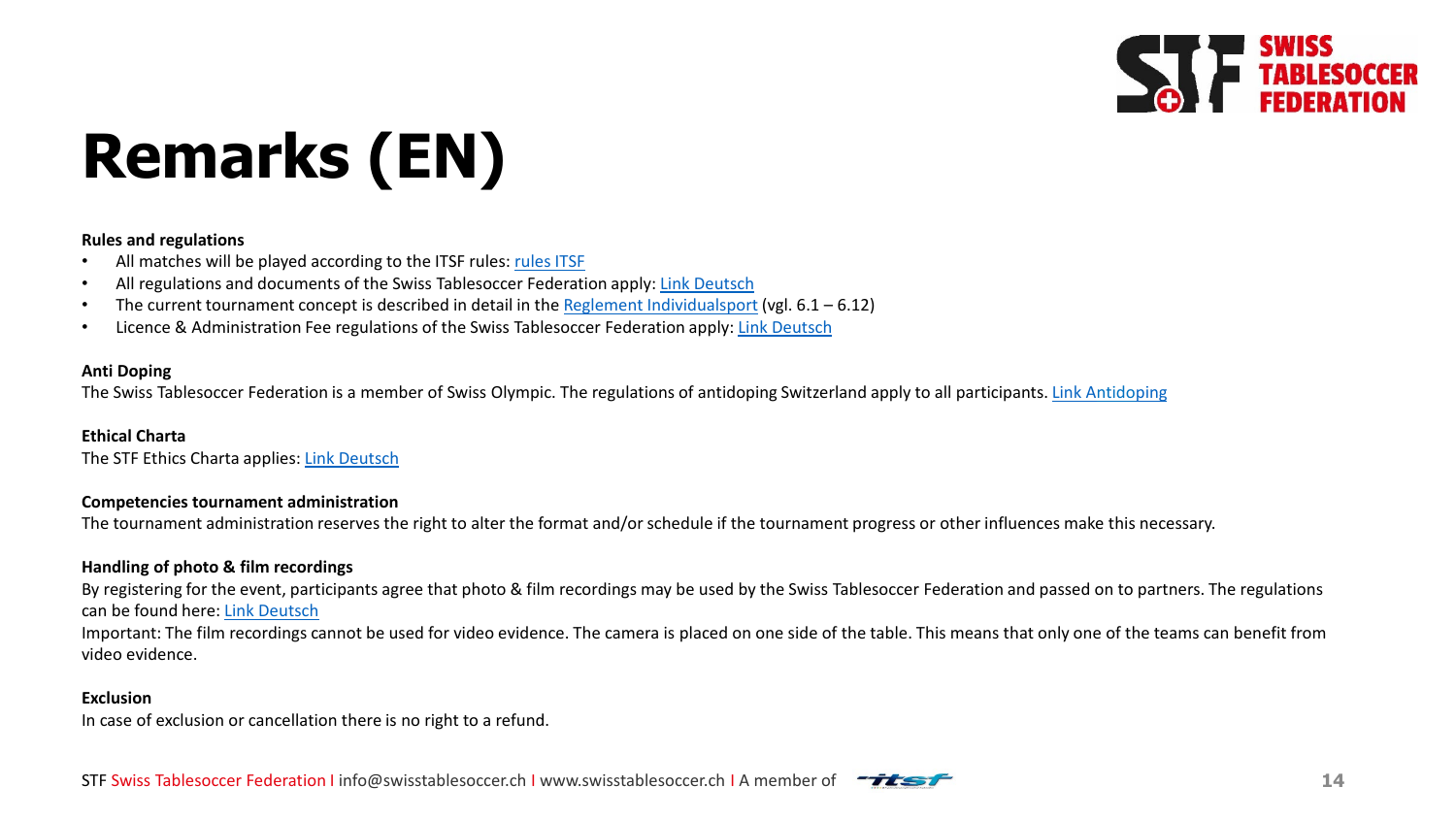

# **Way to Gelterkinden**

### **By Train / Anreise mit dem Zug:**

Der Bahnhof Gelterkinden ist 10 Minuten von der Mehrzweckhalle entfernt.

### **Parking / Parkplätze:**

Parkplätze stehen gegen direkt bei der Mehrzweckhalle zur Verfügung.

# **Übernachtungsmöglichkeiten**

Diverse Unterkünfte in der Region findet ihr über… [www.booking.com](http://www.booking.com/) [www.airbnb.com](http://www.airbnb.com/)

STF Swiss Tablesoccer Federation I info@swisstablesoccer.ch I www.swisstablesoccer.ch I A member of  $\overline{\phantom{a}}\overline{\phantom{a}}\overline{\phantom{a}}\overline{\phantom{a}}\overline{\phantom{a}}\overline{\phantom{a}}$  15

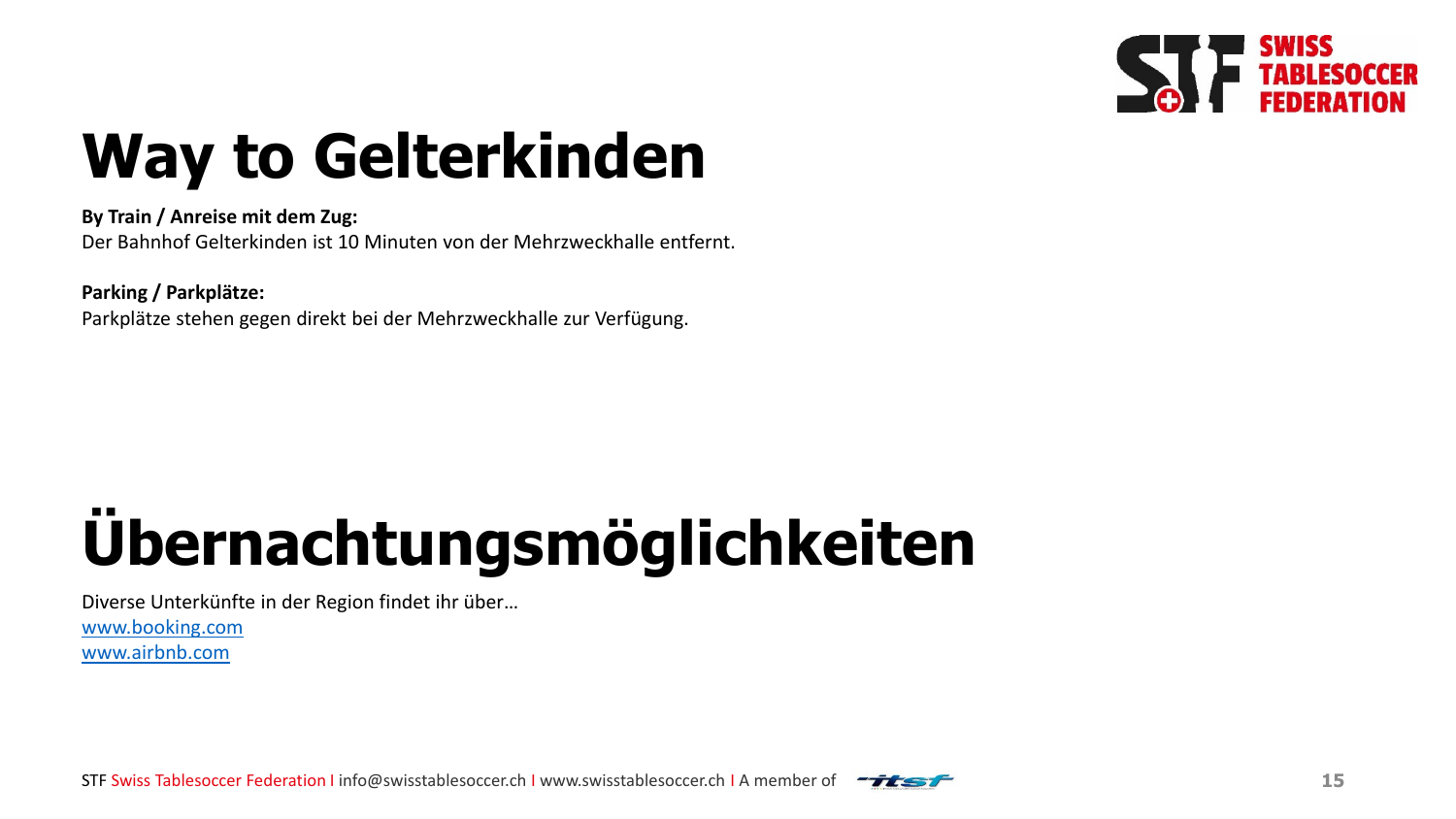

# **How to find us**